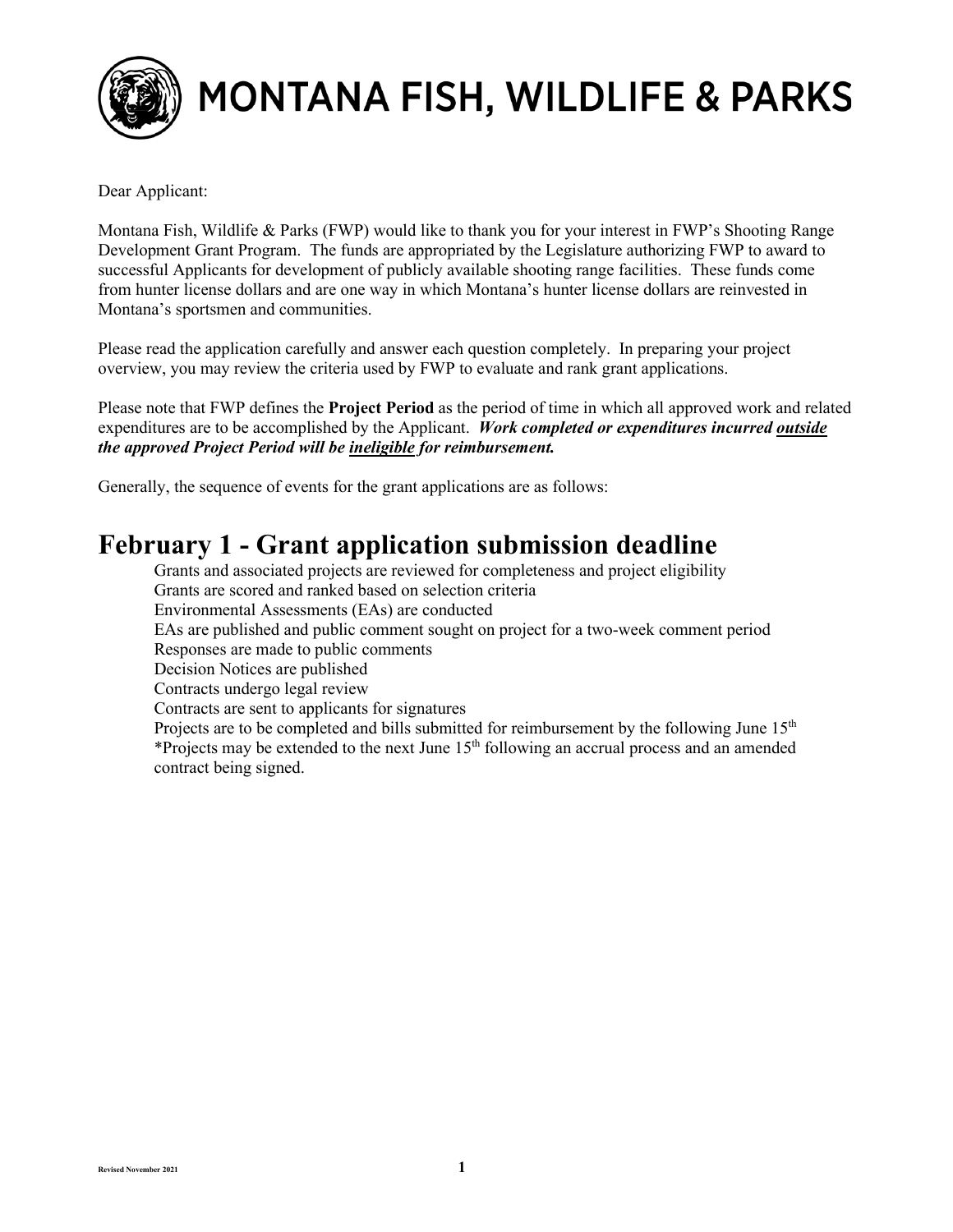### **Please submit this page with your application APPLICATION CHECKLIST**

**Electronic applications must be submitted before midnight February 1st. Paper applications must be post marked no later than February 1st.**

#### **REQUIRED DOCUMENTS**

Completed and signed Application **including all of the below items**

Completed budget worksheet with *estimated costs with bids if available and all in-kind contributions- (labor, material, equipment use etc.)*

Detailed plans for project - scaled drawings, material specifications, etc.

Calendar showing estimated project dates of start and completion

A notarized copy of the **SHOOTING RANGE DEVELOPMENT PROJECT RESOLUTION**

Copy of the 10-year property lease agreement, fee title, or documentation supporting intent to purchase

#### **REQUIRED DOCUMENTS**

**Site plan (within the property boundary) for the proposed project, including: Aerial or Google Maps view of property showing the following:**

North Arrow Orientation

The location of proposed work/facilities

Existing development/facilities

Access route(s) to the project

Safety zones and impact areas

Water-permanent or seasonal, and direction of water flow or drainage

Current photographs of the proposed project area

#### **REQUIRED DOCUMENTS**

Adjacent landownership information including names, physical and mailing addresses Current liability insurance certificate

For a private not for profit club provide the **Not for Profit** IRS Tax Information.

Completed W-9 form

**Other documents that may need to be submitted**

Lead or contaminate recovery or containment plan

Weed abatement or mitigation plan

Adjacent landowner agreement(s)

**Applications that are missing any of the required documents or that are otherwise incomplete will not be considered. FWP is not responsible to review submitted applications for completeness or to notify applicants of missing documentation.**

### **Please submit this page with your application**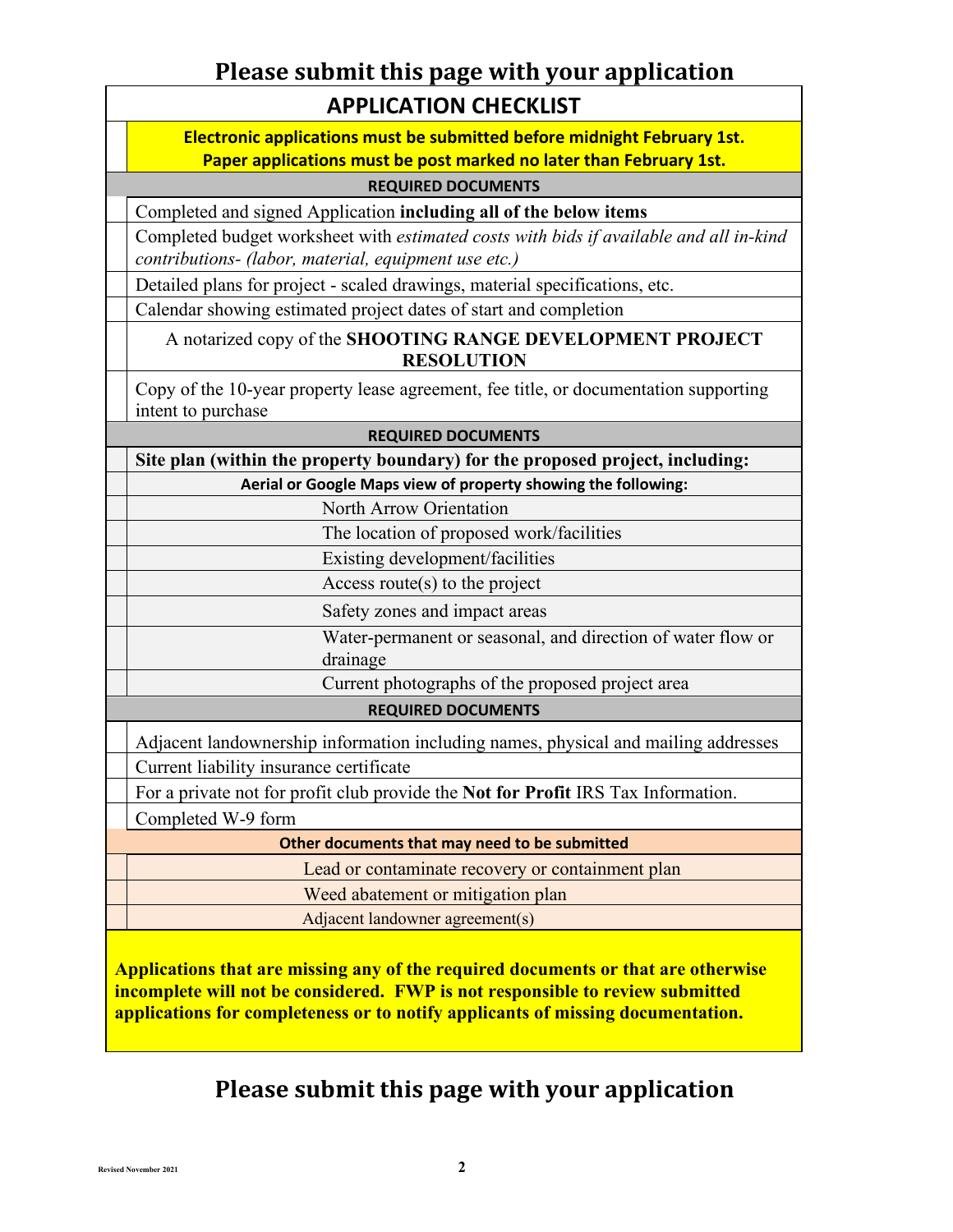

# MONTANA FISH, WILDLIFE & PARKS

# **SHOOTING RANGE GRANT APPLICATION**

*Communication and Education Division, 1420 East Sixth Avenue, P.O. Box 200701, Helena, MT 59620, Wayde Cooperider, Outdoor Skills & Safety Supervisor 406***-***444-9947, [wacooperider@mt.gov](mailto:wacooperider@mt.gov)*

#### **I. APPLICANT INFORMATION**

| Applicant (Organization):                                                                                             |                                                                                                    |       |         |           |           |
|-----------------------------------------------------------------------------------------------------------------------|----------------------------------------------------------------------------------------------------|-------|---------|-----------|-----------|
|                                                                                                                       |                                                                                                    |       |         |           |           |
| <b>Organization Mailing Address:</b>                                                                                  |                                                                                                    |       |         |           |           |
| <b>Physical Address of Range:</b>                                                                                     |                                                                                                    |       |         |           |           |
| Address:                                                                                                              |                                                                                                    |       | City:   | State: MT | Zip code: |
| Latitude/Longitude or UTM coordinates (GPS) of Range: Lat: Long: Long:                                                |                                                                                                    |       |         |           |           |
| Website of the organization:                                                                                          |                                                                                                    |       |         |           |           |
| Contact Person (Name):                                                                                                |                                                                                                    |       | Title:  |           |           |
| <b>Contact Mailing Address:</b>                                                                                       |                                                                                                    |       |         |           |           |
| Address:                                                                                                              |                                                                                                    | City: |         | State:    | Zip code: |
| Telephone #:                                                                                                          | Cell:                                                                                              |       | E-mail: |           |           |
| Organization Tax ID Number:                                                                                           |                                                                                                    |       |         |           |           |
| Registered Agent – (MCA 87-1-278(2) Person registered with the Secretary of State as the organization representative) |                                                                                                    |       |         |           |           |
| Amount Requested: \$<br>Total Projected Project Budget: \$                                                            |                                                                                                    |       |         |           |           |
|                                                                                                                       | The amount of funding being requested from FWP is usually $\frac{1}{2}$ of the total project cost. |       |         |           |           |
| PLEASE LABEL EACH ADDITIONAL PAGE AND<br><b>CLEARLY INDICATE</b><br><b>THE QUESTION BEING ANSWERED</b>                |                                                                                                    |       |         |           |           |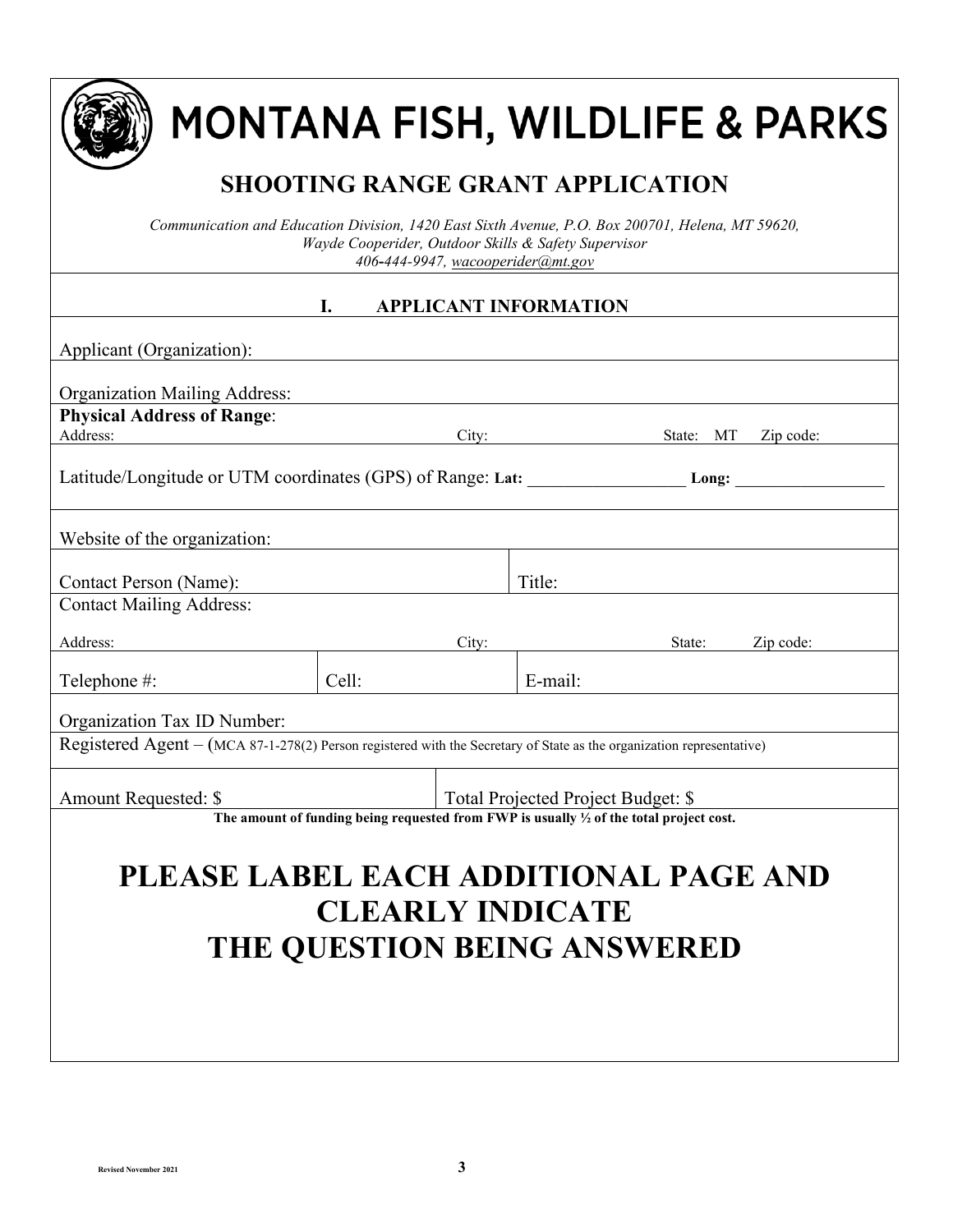#### **DEFINITIONS:**

The following definitions apply in this document.

A. **ADA** Means Americans with Disabilities Act.

**Applicant** means a, private shooting club or private organization pursuant to

- B Title 35, chapter 2, MCA, local government, or school district which is an eligible applicant for and recipient of a matching fund grant.
- C **Department** means the Montana Department of Fish, Wildlife & Parks.
- <sup>D</sup> **Grant** is the amount of the shooting range development funds allocated to the Applicant for reimbursement of expenditures on the project.
- <sup>E</sup> **Matching Share** means the Applicant's share of total project costs in the form of cash, donations of equipment, materials, land and labor.
- **Project** means the work proposed by the Applicant in the Project Narrative of the Application and approved by the Department.

G **Project Period** means the period of time in which all approved work and related expenditures are to be accomplished by the Applicant. Work and expenditures accomplished prior to or following the approved Project Period will be ineligible for reimbursement.

H **Shooting Range Development Fund** means those funds appropriated by the Legislature with authority to the Department to award to Applicants for development of shooting range facilities.

I **Volunteer Time Records** 

**a**. Requires a separate timesheet or accounting for each volunteer documenting the volunteer hours on a daily basis. The timesheet must be personally signed by the volunteer and counter signed by the club representative attesting to the accuracy of the hours submitted.

**b.** Claims for any skilled labor must include - dates of work, professional license number or contractor's registration number, name of person, hours worked, and requested rate.

**c.** Claims for any equipment used for in-kind must: include dates of use and daily hours, requested hourly rate, type of equipment, rating of equipment (size), and age (year of manufacture)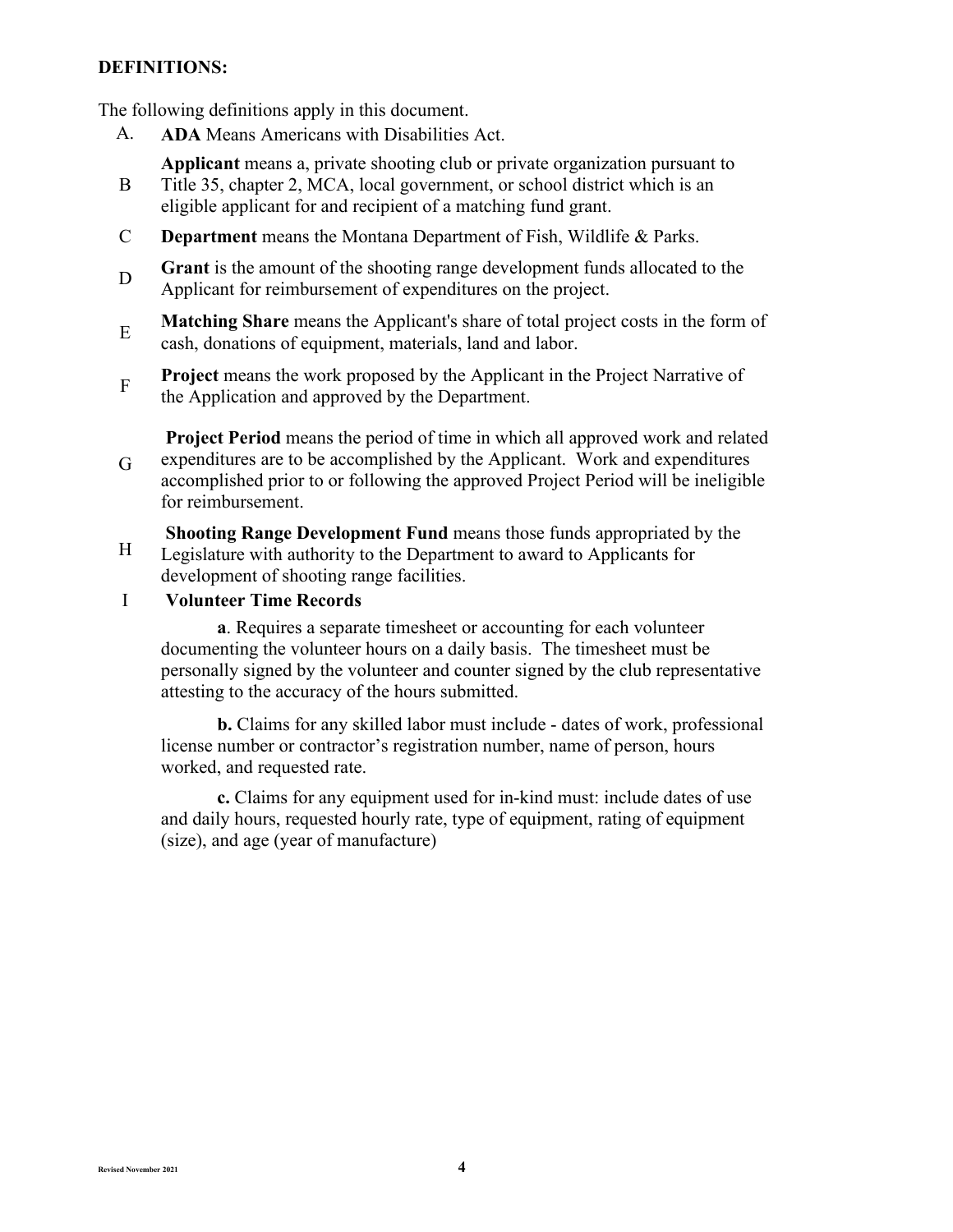#### **PROPOSAL INFORMATION:**

When answering the following questions, please provide as much detail as possible to describe your proposed project. In preparing your project overview, you may also review the criteria used by FWP to evaluate and rank grant applications.

#### **Incomplete applications will not be considered until all the requisite information is provided. Please DO NOT refer an answer to a previous question.**

### **APPLICATION SUBMISSION DEADLINE IS FEBRUARY 1**

|    | 1. What specific activities or projects will the grant fund?                                                                                                                                        |
|----|-----------------------------------------------------------------------------------------------------------------------------------------------------------------------------------------------------|
| 2. | Briefly summarize the need and associated benefits of the proposed project.                                                                                                                         |
| 3. | If partially funded, will this project still move forward? ___ Yes ___ No                                                                                                                           |
| 4. | What types of shooting activities does your range currently offer?<br>Rifle, Pistol, Shotgun, Archery, Black Powder, Cowboy Action, Long Range Rifle                                                |
|    | 5. Does this project(s) enhance existing shooting activities? ___ Yes ___ No                                                                                                                        |
| 6. | What types of shooting activities will this project create or expand/enhance?<br>Rifle, Pistol, Shotgun, Archery, Black Powder, Cowboy Action, Long Range Rifle<br>Other:                           |
|    | 7. Explain how the proposed project(s) will enhance range safety.                                                                                                                                   |
| 8. | Is the current range accessible to shooters with disabilities? _____ Yes _____ No                                                                                                                   |
|    | 9. Currently, what makes the range accessible to shooters with disabilities?<br>paved roads, sidewalks, or shooting lanes; wheelchair accessible shooting<br>benches, restrooms, or building access |
|    |                                                                                                                                                                                                     |
|    | 10. Will the proposed project comply with ADA requirements and standards? (See attachment)<br>$Yes$ No                                                                                              |
|    | 11. Explain how the project is ADA compliant or why it will not comply.                                                                                                                             |
|    | 12. How many shooting ranges currently exist in your county?                                                                                                                                        |
|    | 13. What is the population of the county where your range is located?                                                                                                                               |
|    | 14. How close is the nearest range with similar shooting opportunities? (road miles) ______ Miles<br><b>Revised November 2021</b>                                                                   |
|    |                                                                                                                                                                                                     |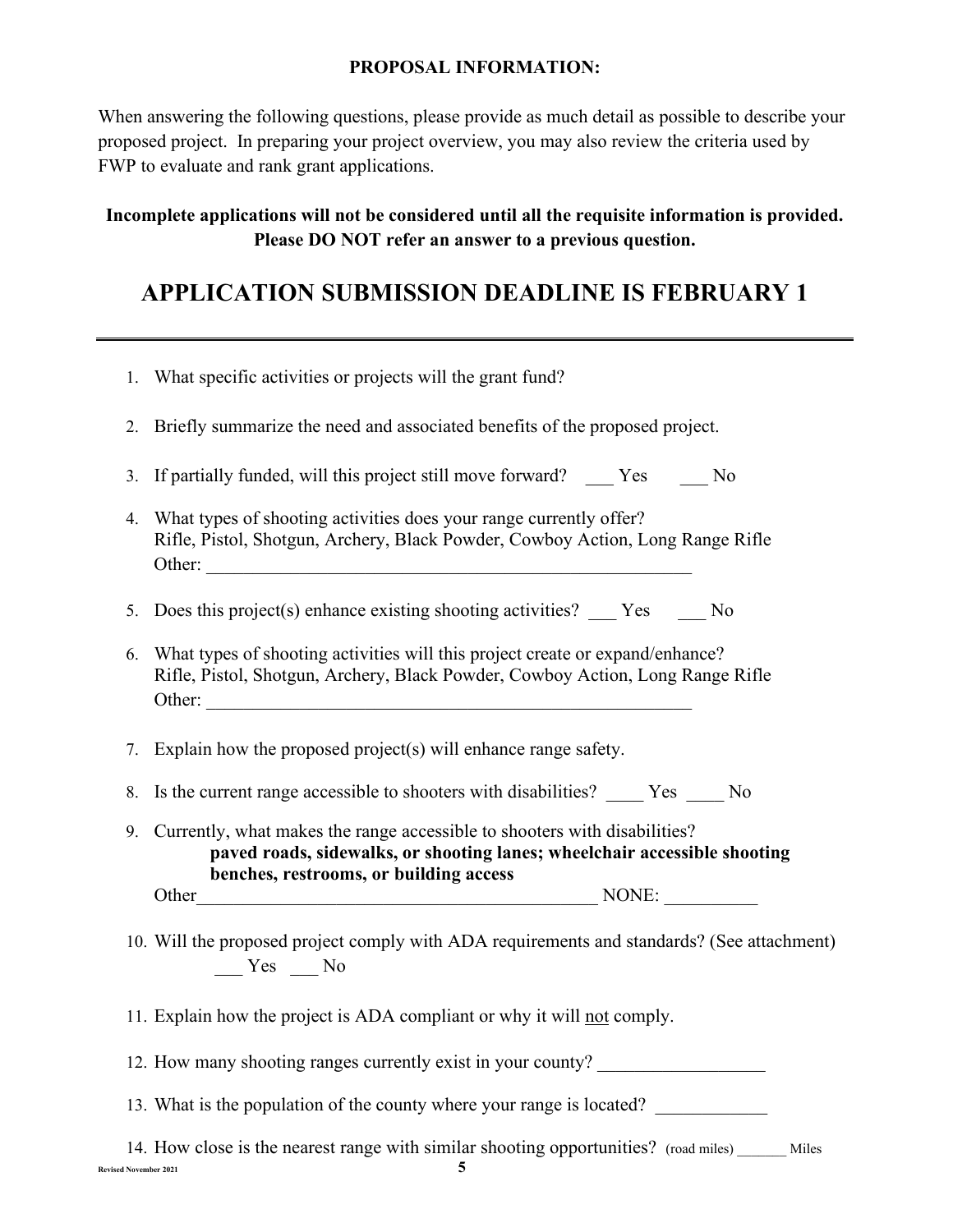| 15. In what city is the nearest range located?                                                                                                                                |
|-------------------------------------------------------------------------------------------------------------------------------------------------------------------------------|
| 16. In what county is the nearest range located? _______________________________                                                                                              |
| 17. Which of the following describes your range: Nonprofit private shooting club, Unit of<br>local government, or a School district.                                          |
| 18. Is this project on public or private land? Public Private                                                                                                                 |
| 19. Is the shooting range on leased or deeded land? ________ Leased ______ Deeded<br>Please remember to provide the required copy of the lease or deed with this application. |
| 20. Is any part of this project on state or federal land? _____ Yes ____ No                                                                                                   |
| 21. Are there any known or suspected historic, archaeological, or Traditional Cultural Property<br>sites known to be in the project area? ____ Yes ___ No                     |
| 22. How many total acres comprise the current range?                                                                                                                          |
| 23. How many acres are estimated to be involved with the proposed project?                                                                                                    |
| 24. If this is a private range, is there a membership fee? ___ Yes __ No __ Not private                                                                                       |
| 25. What is the membership fee for: Individual: Family: Guests: Guests:<br>Day use: ___________ Other: _________                                                              |
| 26. Are new members required to attend orientation training prior to using the range for the first<br>$time?$ $Yes$ $No$                                                      |
| 27. Are new members required to attend any safety training prior to using the range for the first<br>$time?$ $Yes$ $No$                                                       |
| 28. If it is a private range, can visitors shoot for free or for a day-use fee?<br>$\frac{1}{\sqrt{1-\frac{1}{2}}}$ Yes $\frac{1}{\sqrt{1-\frac{1}{2}}}$ Not private          |
| 29. Can members bring a guest to use the range? _____ Yes _____ No                                                                                                            |
| 30. How many events does the range host each year?                                                                                                                            |
| 31. How many different organizations or events currently use the range in a given year?                                                                                       |
| 32. List the names of existing groups/organizations utilizing the range.                                                                                                      |
| 33. Do you anticipate increased use from new organizations or events? ____ Yes ___ No                                                                                         |
| 34. If yes, please list them.                                                                                                                                                 |
|                                                                                                                                                                               |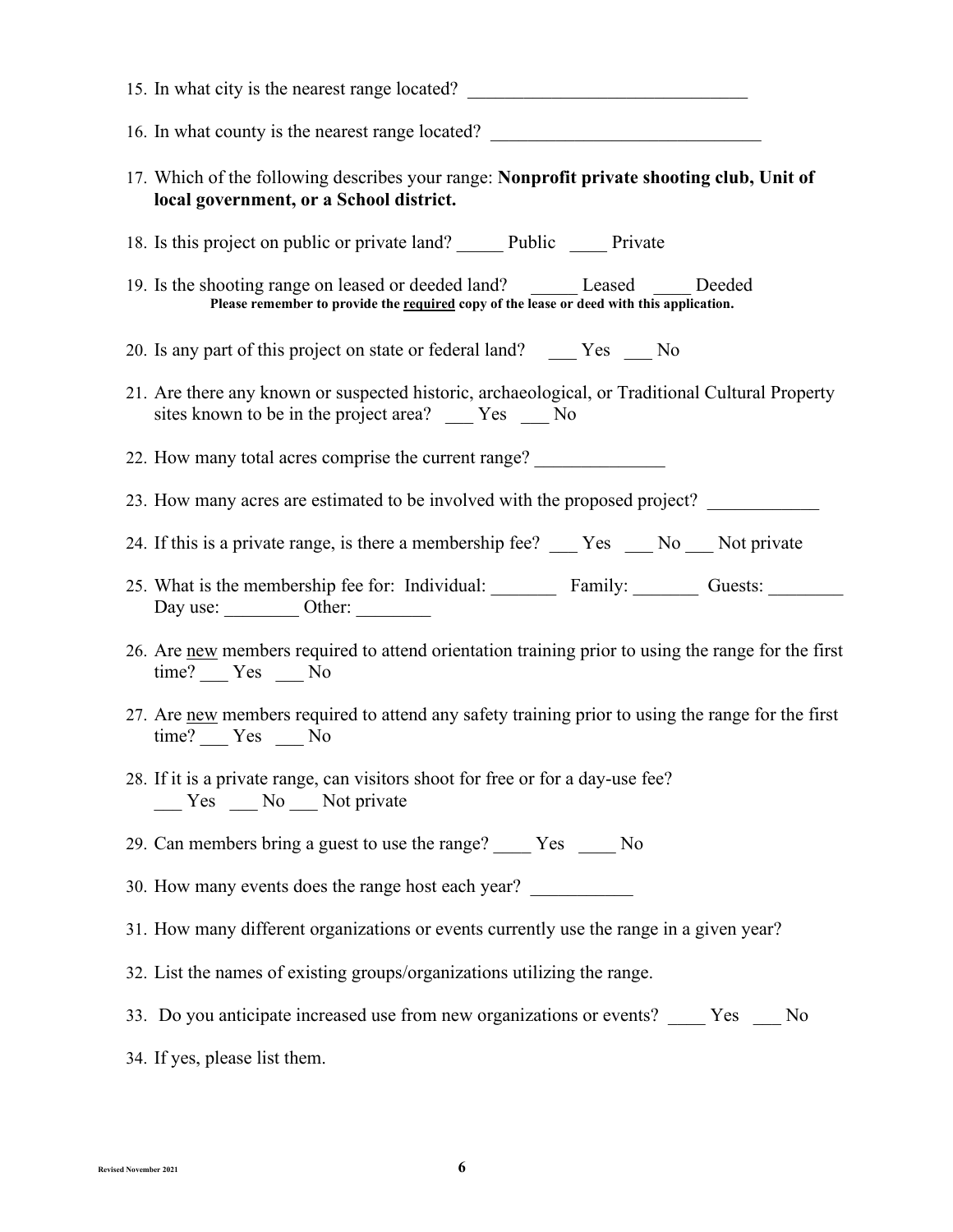| 35. How close is the nearest:<br>AND          | In which direction from shooting lanes |
|-----------------------------------------------|----------------------------------------|
| Residential area (one or more occupied homes) | N   S   E   W   NE   NW   SE   SW      |
| Undeveloped - Subdivided property             | N   S   E   W   NE   NW   SE   SW      |
| Commercial business                           | N   S   E   W   NE   NW   SE   SW      |
| School or daycare                             | N   S   E   W   NE   NW   SE   SW      |
| Public Road                                   | N   S   E   W   NE   NW   SE   SW      |
|                                               |                                        |

- 36. List any required local, state, or federal permits, licenses, inspections, or authorizations required to complete this project. (e.g. Septic, water, electrical, air quality for indoor ranges, etc.)
- 37. Do all properly discharged projectiles terminate on range property? Yes No
- 38. If **NO**, is there a written agreement in place with the adjacent landowner(s)? Yes No N/A
- 39. If a written agreement with the adjacent landowner(s) exists, please provide a copy.
- 40. Is there an existing lead recovery or containment plan in place? \_\_\_\_\_Yes \_\_\_No (e.g. trap cubs may have a contractor recover lead every few years)
- 41. Please detail or provide a copy of the lead or contaminate recovery plan.
- 42. Is the creation of a lead recovery or containment plan being considered for implementation?  $Yes$  No
- 43. Is there a weed abatement or mitigation plan currently in place? \_\_\_\_\_Yes \_\_\_\_ No
- 44. Is a weed abatement or mitigation plan planned; specifically, as it relates to any disturbed soil resulting from this project or other uses? \_\_\_\_\_Yes \_\_\_\_ No
- 45. Please indicate any weed abatement or mitigation currently in use or being planned and the frequency that it is done.

Chemical Hand pulling Grazing Insect Other:

- 46. Are there any sight or sound mitigation measures in use? \_\_\_\_Yes \_\_\_\_No
- 47. Are there any sight or sound mitigation measures planned? \_\_\_Yes \_\_\_No
- 48. Describe all planned sight or sound mitigation measures
- 49. Is any part of the range in a flood plain? \_\_\_Yes \_\_\_No **(Contact your local Conservation District for assistance)**
- 50. Do any properly discharged lead-based projectiles land in or near any water on the range? Yes No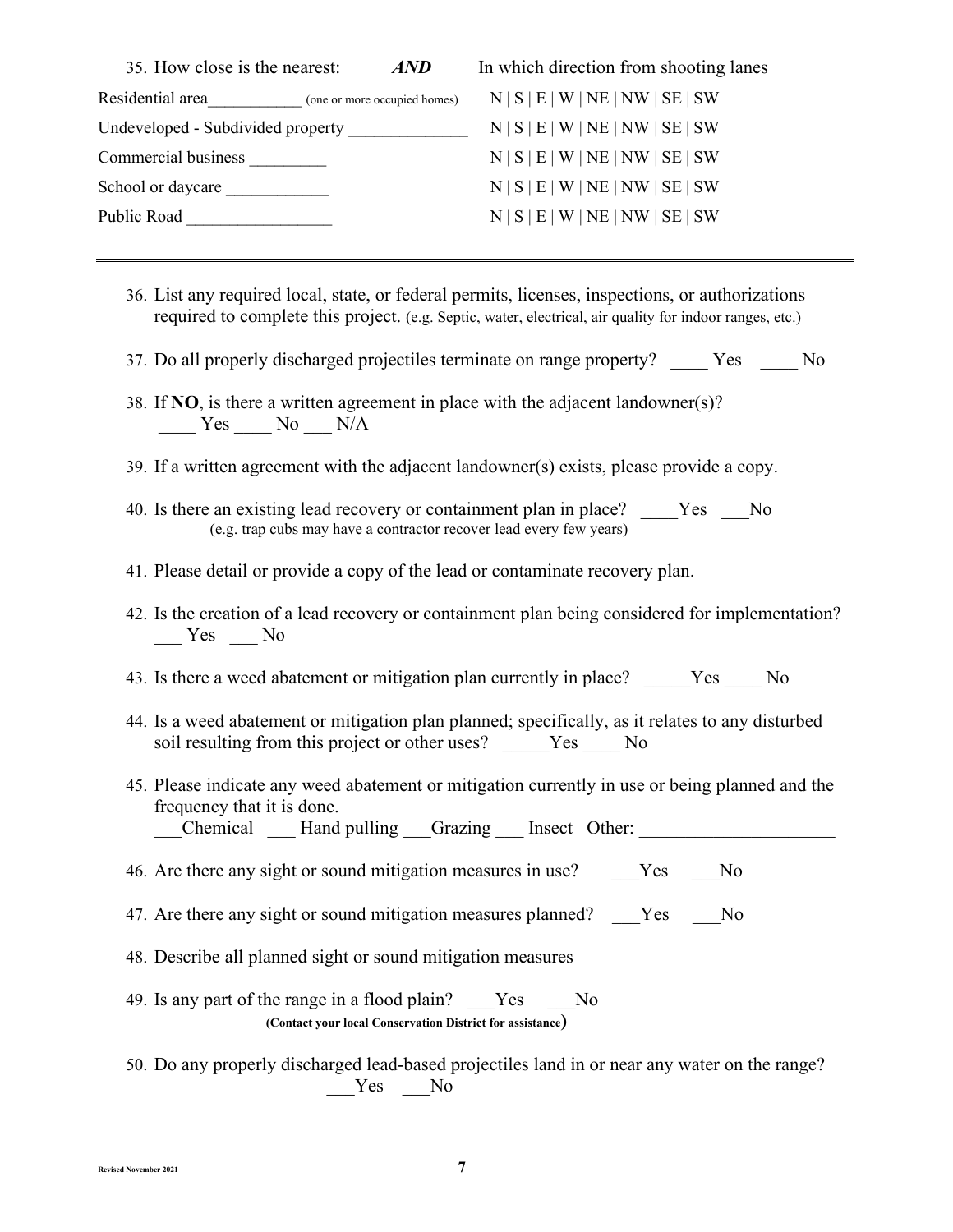- 51. Do any properly discharged lead-based projectiles land in or near any water on property adjacent to the range? Yes No
- 52. Is water present at all times (pond, stream, etc.) or is it seasonal (spring runoff, heavy rain, etc.)? \_\_\_ Always Present \_\_\_ Seasonal \_\_\_\_None
	- a. If you answered yes to any one of the three previous questions, please provide an aerial image (satellite-Google Map) or topographic map with details of the affected area showing property boundaries, water bodies-permanent or seasonal, and direction of water flow.

53. Does your proposed project involve the remodeling or destruction of any existing facility?

- \_\_\_\_Yes \_\_\_\_\_\_No
	- a. **If yes**: Does the project involve more than **10 square feet** (e.g. 2'X5'), 3 linear feet, or 3 cubic feet?

Yes No

#### If yes:

A Montana accredited asbestos inspector must perform a thorough inspection of a **facility** (or affected portion of the facility) before any renovation or demolition.

- *The owner or operator of the facility must use an asbestos contractor. Depending on the amount of material, MDEQ must receive an asbestos project permit application five to ten working days prior to the start date of the job.*
- *You must notify the MDEQ ten working days prior to the start date for a demolition, even if no asbestos is present.*
- *A copy of the asbestos inspection report must be onsite during the asbestos project or demolition.*
- *Montana asbestos inspectors are listed on the MDEQ website: [http://deq.mt.gov/Public/asbestos.](http://deq.mt.gov/Public/asbestos)*
- *You may access hard copy Asbestos project and demolition forms at <http://deq.mt.gov/Public/asbestos/Forms> , and submit forms by postal delivery, fax, email, or for asbestos projects, our online service at <https://app.mt.gov/AsbestosPermits>*

I/we have read and agree to abide by the MDEQ asbestos requirements. *Initials required*

List the adjacent landownership information including names and complete addresses –both physical and mailing.

| <b>Physical Address</b> | <b>Mailing Address</b> |  |  |
|-------------------------|------------------------|--|--|
|                         |                        |  |  |
|                         |                        |  |  |
|                         |                        |  |  |
|                         |                        |  |  |
|                         |                        |  |  |
|                         |                        |  |  |
|                         |                        |  |  |
|                         |                        |  |  |
|                         |                        |  |  |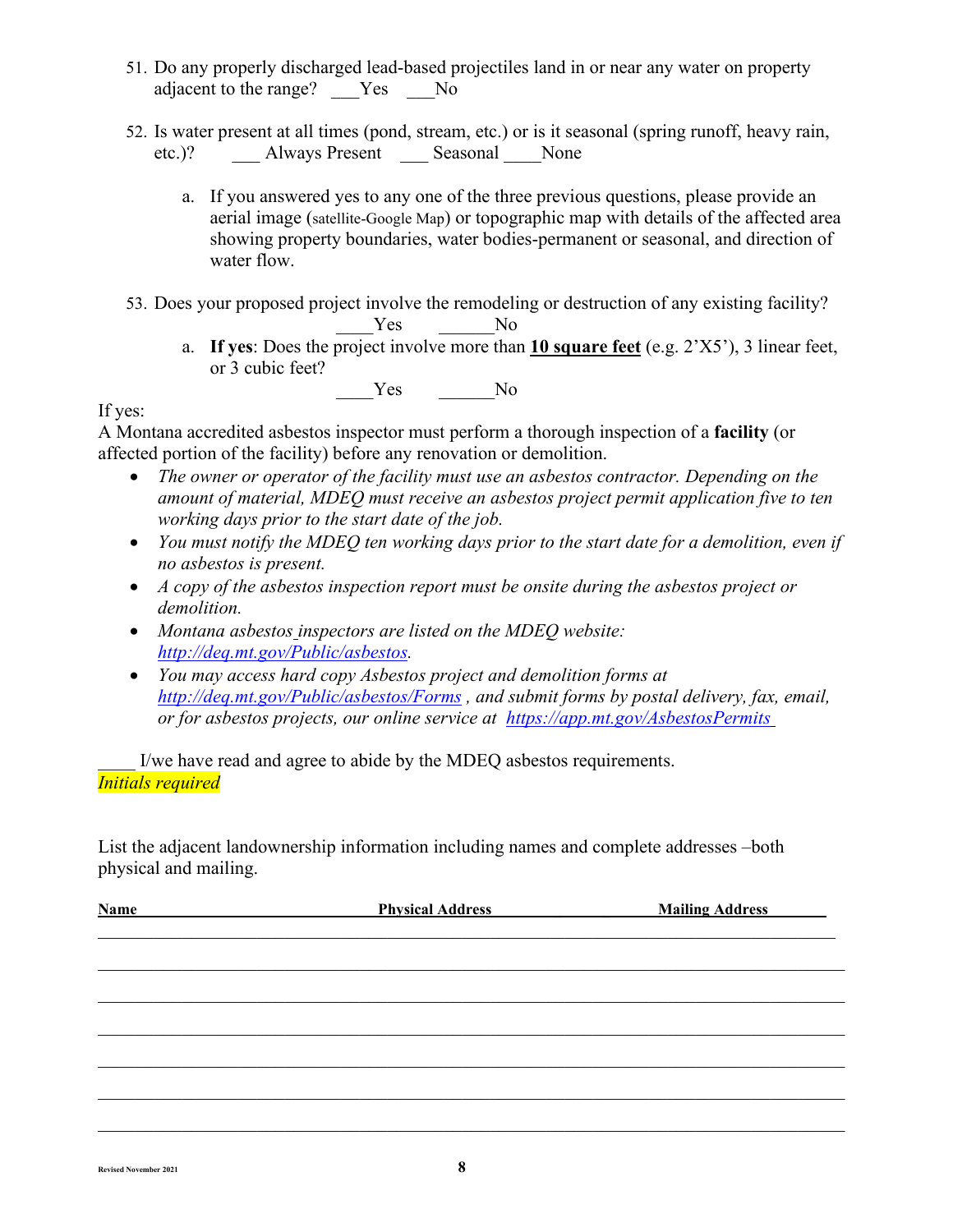| Name | <b>Physical Address</b> | <b>Mailing Address</b> |  |  |
|------|-------------------------|------------------------|--|--|
|      |                         |                        |  |  |
|      |                         |                        |  |  |
|      |                         |                        |  |  |
|      |                         |                        |  |  |
|      |                         |                        |  |  |

#### **BUDGET**

A complete, detailed, budget worksheet must be attached, listing all anticipated costs for this project; construction, materials, permits, labor, equipment, and other miscellaneous expenses. FWP may use this information to identify sub-projects for partial funding.

# **See the example budget worksheet included with this application**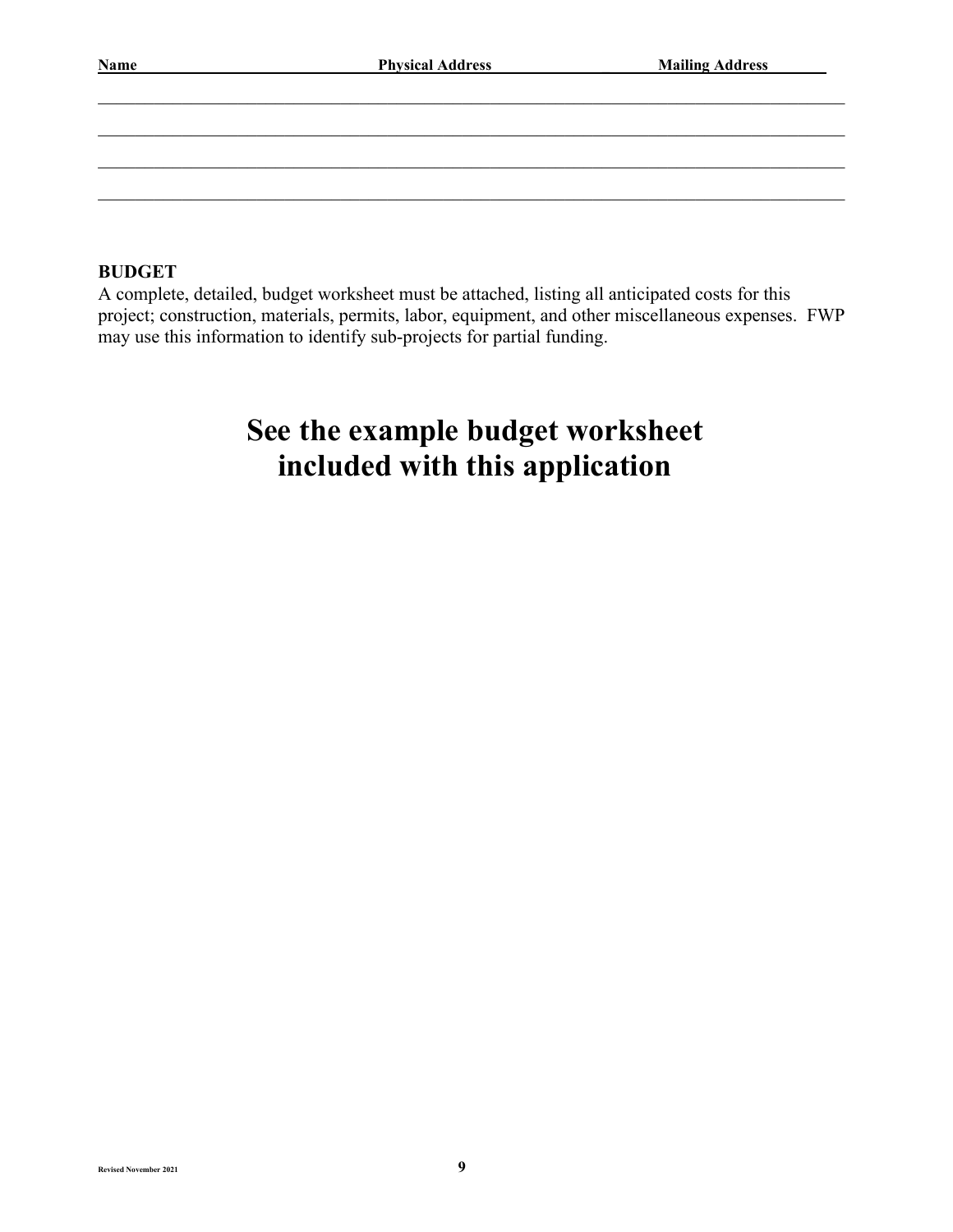#### **ACKNOWLEDGMENT**

As the duly authorized officer(s)/agents(s) for the applicant organization,  $I$  (we) certify that, we are aware of and agree to the following:

- No employee, officer, or agent of the Applicant shall participate in the selection, award, or administration of a contract supported by state funds if a real or apparent conflict of interest would be involved.
- The Applicant may not purchase goods or services from any business in which the Applicant, an officer, or agent has a financial or other interest.
- *Work completed or expenditures incurred outside the approved Project Period will be ineligible for reimbursement*. *Existing assets and shooting range developments are fixed improvements to the shooting range owned or made prior to the application deadline.* (the current application year is implied)
- The Applicant shall make the shooting range available free of charge for Montana Hunter and Bowhunter Education Programs. The Applicant shall make the shooting range available to the public as mandated by 87-1-278, MCA.
- The Applicant certifies the ability to provide the required matching funds within the contract period.
- The Applicant certifies that I/we are aware of the Americans with Disabilities Act (ADA) and the requirement to comply for any alterations or new construction.

Program/Project Coordinator Signature Date Authorized Agent(s)

#### **AUTHORIZATION**

I (we) the undersigned, do hereby certify that, I (we) are the duly authorized agent(s) for the applicant organization and further certify that the information contained in this grant application is true and correct.

Program/Project Coordinator Signature Date Authorized Agent(s)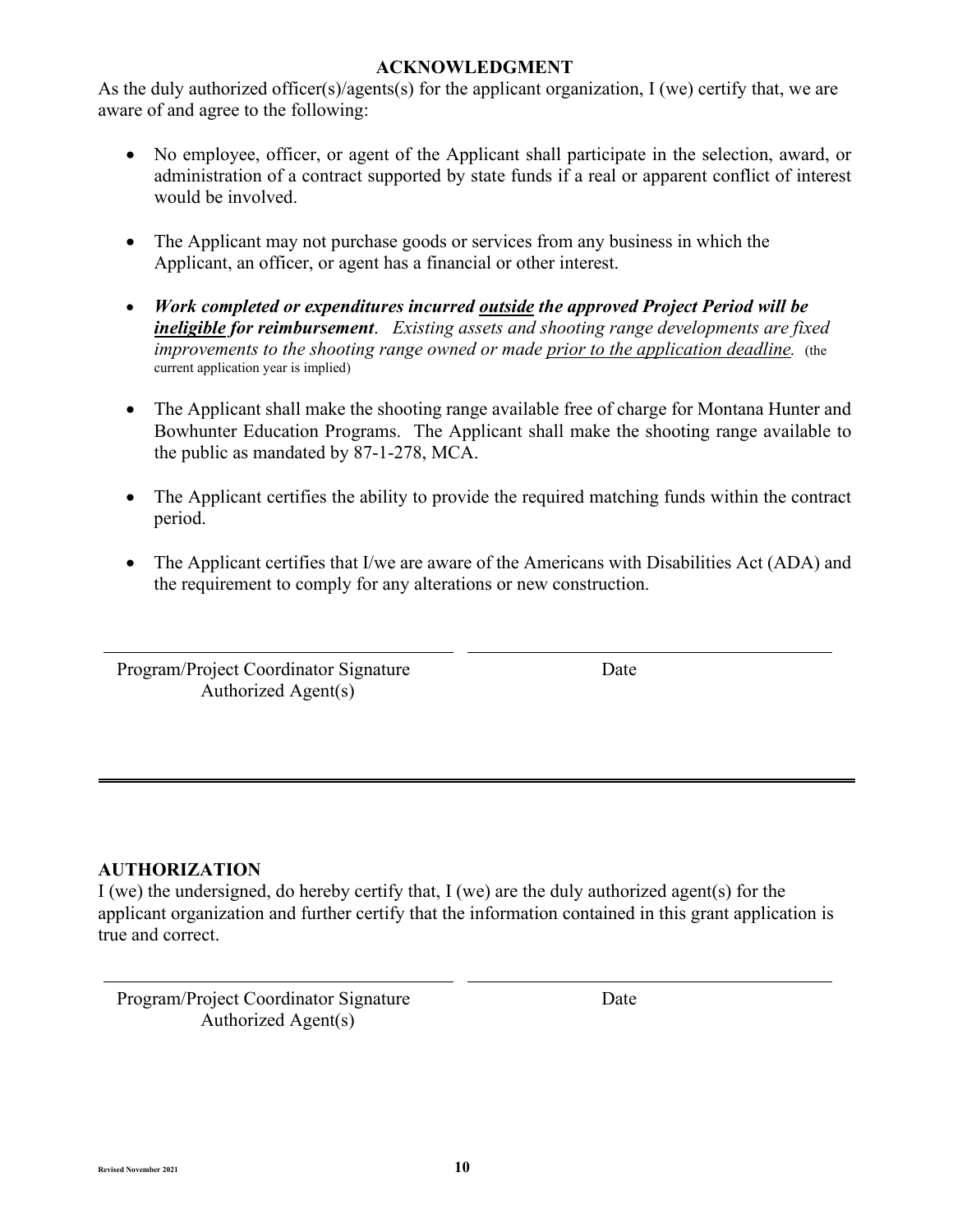#### **SHOOTING RANGE DEVELOPMENT PROJECT RESOLUTION**

Each application must include a Project Resolution signed by the president or similar governing entity that indicates the application is an approved action by the governing board of the organization. All Project Resolutions must be notarized.

Resolution Number:

Resolution of the

(Applicant's Governing Body)

#### **APPROVING THE APPLICATION TO THE MONTANA FISH, WILDLIFE & PARKS FOR SHOOTING RANGE DEVELOPMENT FUNDING ASSISTANCE**

#### **(Project Title)**

**WHEREAS**, the Montana Legislature has authorized funding for the establishment of a Shooting Range Development Program providing financial assistance for the development of shooting ranges for public purposes; and

 $\_$  , and the set of the set of the set of the set of the set of the set of the set of the set of the set of the set of the set of the set of the set of the set of the set of the set of the set of the set of the set of th

WHEREAS, Montana Fish, Wildlife & Parks has responsibility for the administration of the program, including the necessary guidelines and procedures governing applications for funding assistance under the program; and

**WHEREAS**, the established application procedures require the participant's governing body to approve by resolution its submission of applications for shooting range funding assistance,

#### **NOW, THEREFORE, BE IT RESOLVED** that the

hereby:

 $\_$  , and the state of the state of the state of the state of the state of the state of the state of the state of the state of the state of the state of the state of the state of the state of the state of the state of the (Applicant's Governing Body)

- 1. Approves the filing of an application for shooting range development funding assistance.
- 2. Certifies that the project application is consistent and compatible with submitted construction plans and programs for safe shooting range developments.
- 3. Agrees to comply with all applicable procedures, federal and state guidelines and requirements, including the Americans with Disabilities Act, throughout the application process and for 10 years after the contact period of the project.
- *4.* Understands that the project scope and funding amount are subject to final approval by Montana Fish, Wildlife & Parks.
- 5. Acknowledges that work completed, or expenditures incurred outside the approved Project Period will be ineligible for reimbursement. *Existing assets and shooting range developments are fixed improvements to the shooting range owned or made prior to the application deadline.* (For the current application year is implied)
- 6. Certifies that it will obtain its full share of funding (cash or in-kind) for the requested grant amount within the contract period.
- 7. Certifies that it will allow public and hunter/bowhunter education program use of the facilities.

Authorizes: <u>the contract of acts</u> and the contract of acts and the contract of acts and the contract of acts and the contract of acts and the contract of acts and the contract of acts and the contract of acts and the cont

(Name of Applicant Contact and phone number)

On behalf of:

(Applicant's Governing Body)

In conducting all negotiations, executing and submitting all documents, including, but not necessarily limited to, applications, agreements, amendments, and requests for other documents, which may be necessary for the completion of a shooting range development project.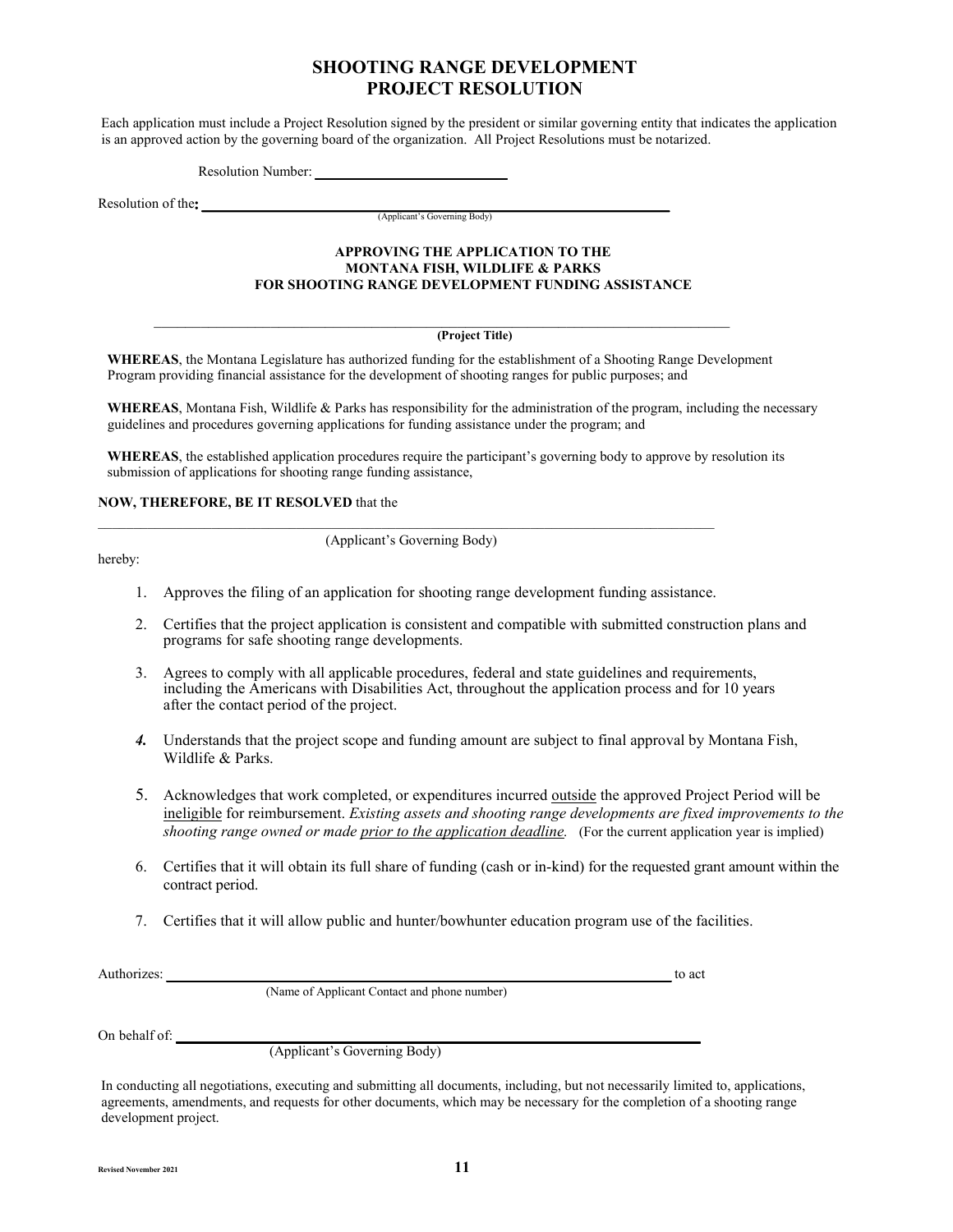#### **SHOOTING RANGE DEVELOPMENT APPLICANT RESOLUTION**

| PASSED, ADOPTED AND APPROVED by the                                   |                        |                               |                                                                                                                                                                                                                               |                 |                         |
|-----------------------------------------------------------------------|------------------------|-------------------------------|-------------------------------------------------------------------------------------------------------------------------------------------------------------------------------------------------------------------------------|-----------------|-------------------------|
|                                                                       |                        |                               | (Applicant's Governing Body)                                                                                                                                                                                                  |                 |                         |
| This of<br>(day)                                                      | (month)                | (vear)                        |                                                                                                                                                                                                                               |                 |                         |
|                                                                       |                        |                               |                                                                                                                                                                                                                               |                 |                         |
|                                                                       |                        |                               |                                                                                                                                                                                                                               |                 |                         |
|                                                                       | (Authorized signature) |                               |                                                                                                                                                                                                                               |                 |                         |
|                                                                       |                        |                               |                                                                                                                                                                                                                               |                 |                         |
|                                                                       |                        |                               |                                                                                                                                                                                                                               |                 |                         |
|                                                                       | (seal)                 |                               |                                                                                                                                                                                                                               |                 |                         |
|                                                                       |                        |                               |                                                                                                                                                                                                                               |                 |                         |
|                                                                       |                        |                               |                                                                                                                                                                                                                               | (Notary Public) |                         |
|                                                                       |                        |                               |                                                                                                                                                                                                                               |                 |                         |
|                                                                       |                        |                               |                                                                                                                                                                                                                               |                 | <b>STATE OF MONTANA</b> |
|                                                                       |                        |                               |                                                                                                                                                                                                                               | County of:      |                         |
|                                                                       |                        |                               |                                                                                                                                                                                                                               |                 |                         |
|                                                                       |                        |                               |                                                                                                                                                                                                                               |                 |                         |
|                                                                       |                        |                               |                                                                                                                                                                                                                               |                 |                         |
|                                                                       |                        | (Name of Applicant's Contact) |                                                                                                                                                                                                                               |                 |                         |
|                                                                       |                        |                               |                                                                                                                                                                                                                               |                 |                         |
|                                                                       |                        |                               | qualified <u>covering Body</u> of Covering Body (Governing Body)                                                                                                                                                              |                 |                         |
|                                                                       |                        |                               | certify that the foregoing Resolution No is a true, correct, and accurate copy of Resolution No.                                                                                                                              |                 |                         |
|                                                                       |                        |                               |                                                                                                                                                                                                                               |                 |                         |
|                                                                       |                        |                               | passed and adopted at a regular meeting of (Governing Body) held on held on (Gay, month, year)                                                                                                                                |                 |                         |
| at which a quorum was present and voted in favor of said Resolution.  |                        |                               |                                                                                                                                                                                                                               |                 |                         |
|                                                                       |                        |                               |                                                                                                                                                                                                                               |                 |                         |
|                                                                       |                        |                               |                                                                                                                                                                                                                               |                 |                         |
| Given under my hand and seal this $\frac{1}{\text{(day, month, ye)}}$ |                        |                               |                                                                                                                                                                                                                               |                 |                         |
|                                                                       |                        | vear)                         |                                                                                                                                                                                                                               |                 |                         |
|                                                                       |                        |                               |                                                                                                                                                                                                                               |                 |                         |
|                                                                       |                        |                               | Contact's Signature: experience and the state of the state of the state of the state of the state of the state of the state of the state of the state of the state of the state of the state of the state of the state of the |                 |                         |
|                                                                       |                        |                               |                                                                                                                                                                                                                               |                 |                         |
|                                                                       |                        |                               |                                                                                                                                                                                                                               |                 |                         |
|                                                                       |                        |                               |                                                                                                                                                                                                                               |                 |                         |
|                                                                       |                        |                               | Home/office phone: Cell Phone: Cell Phone:                                                                                                                                                                                    |                 |                         |
|                                                                       |                        |                               |                                                                                                                                                                                                                               |                 |                         |
| Email:                                                                |                        |                               |                                                                                                                                                                                                                               |                 |                         |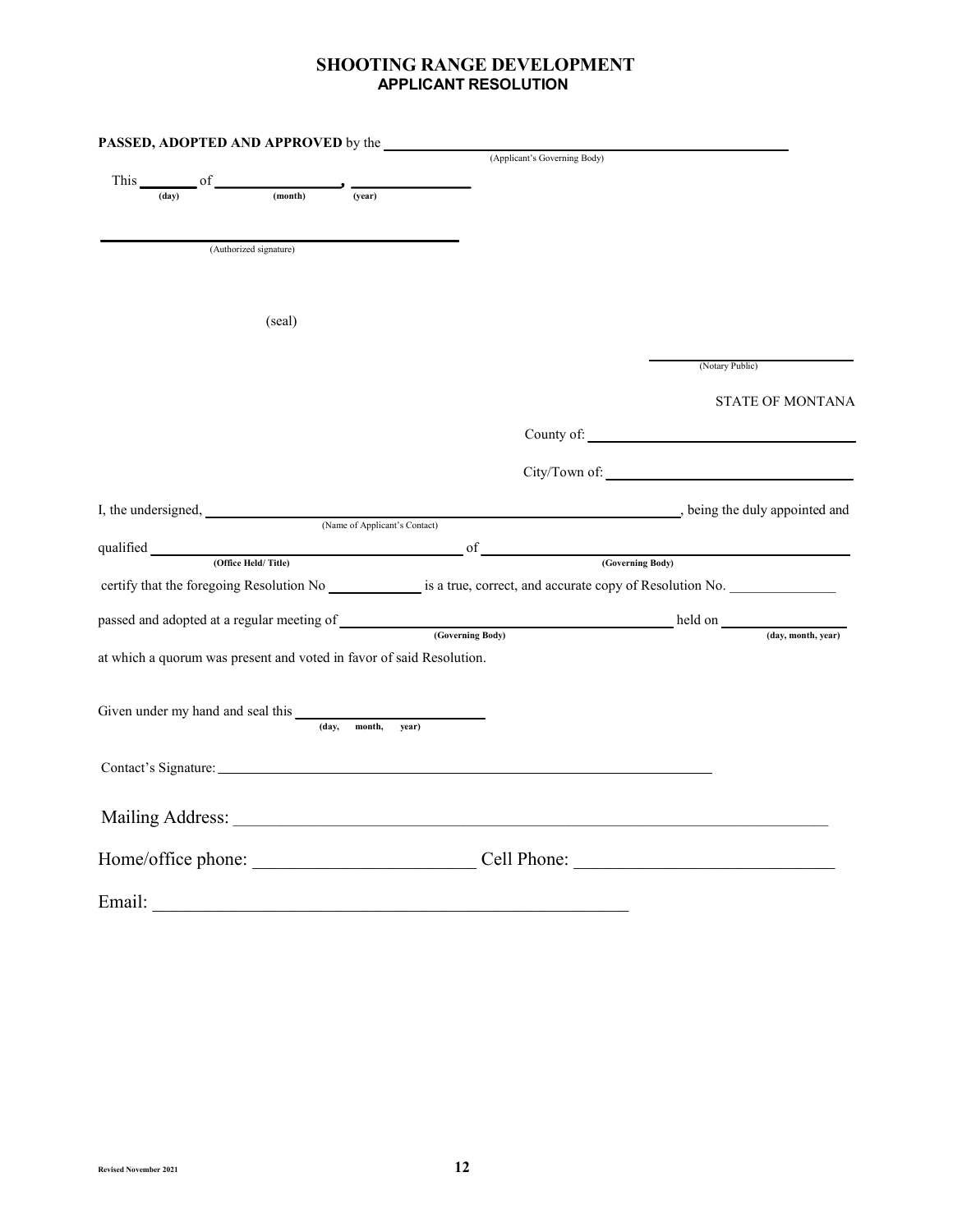## **Americans with Disabilities Act** (**ADA) Information**

The Department of Justice's revised regulations for [Titles II](https://www.ada.gov/regs2010/titleII_2010/titleII_2010_regulations.htm) and [III](https://www.ada.gov/regs2010/titleIII_2010/titleIII_2010_regulations.htm) of the Americans with Disabilities Act of 1990 (ADA) were published in the Federal Register on September 15, 2010. These regulations adopted revised, enforceable accessibility standards called the 2010 ADA Standards for Accessible Design, "2010 Standards." On March 15, 2012, compliance with the 2010 Standards was required for new construction and alterations under [Titles II](https://www.ada.gov/regs2010/titleII_2010/titleII_2010_regulations.htm) and [III.](https://www.ada.gov/regs2010/titleIII_2010/titleIII_2010_regulations.htm) March 15, 2012, is also the compliance date for using the 2010 Standards for program accessibility and barrier removal.

Public accommodations and commercial facilities must follow the requirements of the 2010 Standards, including both the Title III regulations at 28 CFR part 36, subpart D; and the 2004 ADAAG at 36 CFR part 1191, appendices B and D.

The 2010 ADA Accessibility Standard applies to **newly constructed and altered facilities**. As of March 15, 2012, all newly constructed and altered **shooting facilities** have to comply with the provisions of the ADA.

Depending on how a facility is covered under Title III, they need to do readily achievable barrier removal, which means doing what's easy to accomplish without difficulty or expense.

If your range is owned by a unit of state or local government, the regulations are similar under Title II, and it's called program accessibility.

**15.7.4 Shooting Facilities**. Where fixed firing positions are provided at a site, at least 5 percent, but not less than one, of each type of firing position shall comply with 15.7.4.1. [Appendix Note](https://www.access-board.gov/guidelines-and-standards/buildings-and-sites/about-the-ada-standards/background/adaag#A15.7.4)

**15.7.4.1 Fixed Firing Position**. Fixed firing positions shall contain a 60-inch (1525 mm) diameter space and shall have a slope not steeper than 1:48.

**15.7.4 Shooting Facilities**. Examples of different types of firing positions include, but are not limited to: positions having different admission prices, positions with or without weather covering or lighting, and positions supporting different shooting events such as argon, muzzle loading rifle, small bore rifle, high power rifle, bull's eye pistol, action pistol, silhouette, trap, skeet, and archery (bow and crossbow).

*A public accommodation is defined as "a private entity that owns, leases (or leases to), or operates a place of public accommodation."*

*A person with a disability is defined by the ADA as, "a person who has a physical or mental impairment that substantially limits one or more major life activities, a person who has a history or record of such an impairment, or a person who is perceived by others as having such an impairment."*

Technical assistance on the guidelines for sports facilities is available from the Access Board at: (800)-872-2253 (voice), (800)-993-2822 (TTY) or [ta@access-board.gov](mailto:ta@access-board.gov) (e-mail).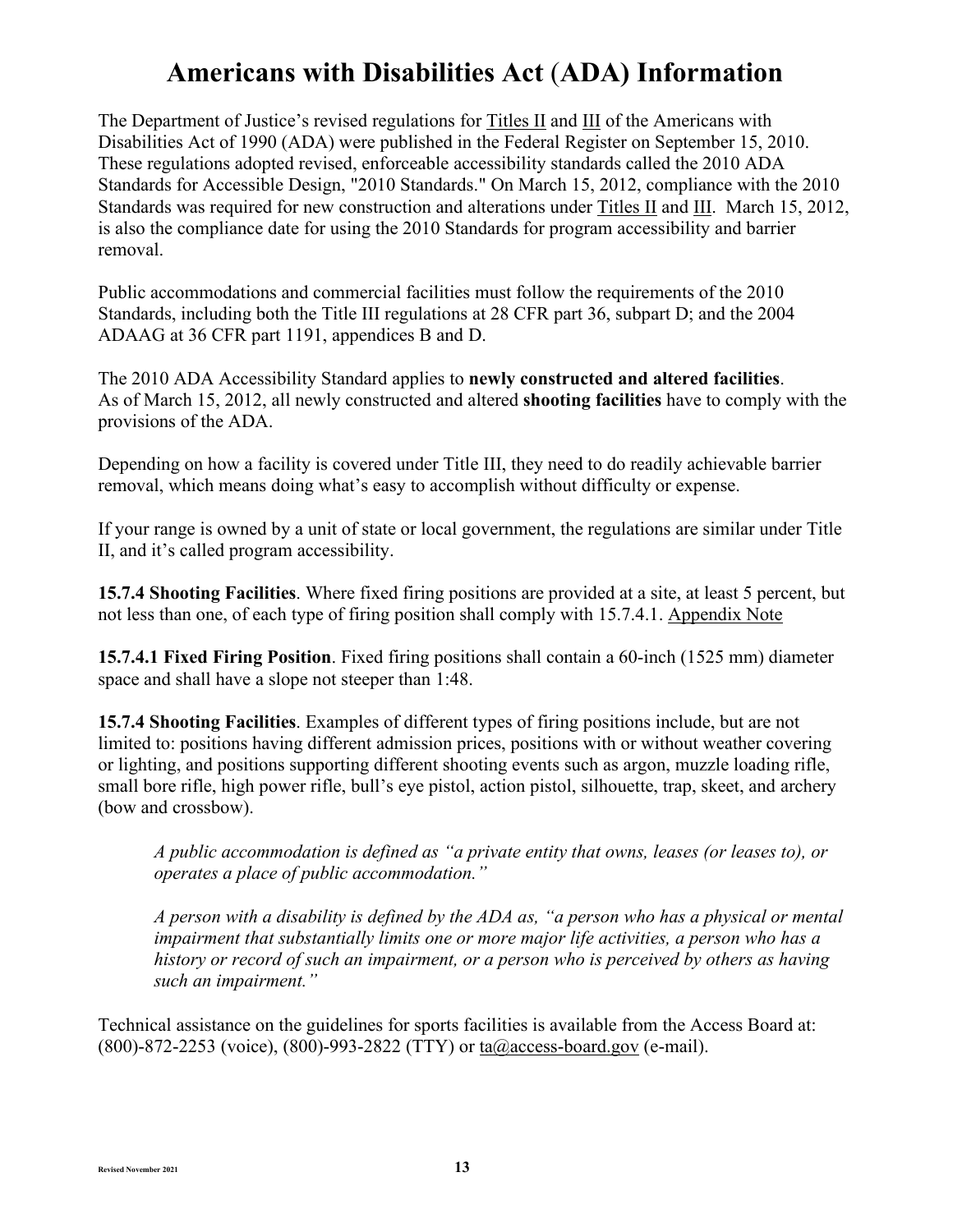# **EXAMPLE**

| <b>Proposed Budget for Shooting Range Grant</b> |                                                                 |                                         |                                                                            |              |                                                     |
|-------------------------------------------------|-----------------------------------------------------------------|-----------------------------------------|----------------------------------------------------------------------------|--------------|-----------------------------------------------------|
| <b>Organization/Club Name:</b>                  |                                                                 |                                         |                                                                            |              |                                                     |
|                                                 |                                                                 |                                         | <b>Name / Authorized Agent:</b>                                            |              |                                                     |
| <b>Detail of Expense</b>                        | <b>Contractor/Supplier</b>                                      | <b>Actual Out-</b><br>of-Pocket<br>Cost | Value of in-<br>Kind<br><b>Donation</b><br>(labor,<br>materials,<br>money) | <b>Total</b> | <b>FWP</b><br><b>Portion =</b><br>$1/2$ of<br>Total |
| Example - Lumber 30 2x4x10                      | Home Depot - (attach receipt)                                   | \$100.00                                | \$50.00                                                                    | \$150.00     | \$75.00                                             |
| Example - Volunteer Labor                       | 6 volunteers @ 10 hours each = 10Hrs X 6 Vol X \$21.50          | \$0.00                                  | \$600.00                                                                   | \$600.00     | \$300.00                                            |
| Example - Equipment Rental - Dozer - 3 days     | Joe's Rental Shop (attach receipt and equipment<br>description) | \$1,000.00                              | \$0.00                                                                     | \$1,000.00   | \$500.00                                            |
|                                                 |                                                                 |                                         |                                                                            | \$0.00       | \$0.00                                              |
|                                                 |                                                                 |                                         |                                                                            | \$0.00       | \$0.00                                              |
|                                                 |                                                                 |                                         |                                                                            | \$0.00       | \$0.00                                              |
|                                                 |                                                                 |                                         |                                                                            | \$0.00       | \$0.00                                              |
|                                                 |                                                                 |                                         |                                                                            | \$0.00       | \$0.00                                              |
|                                                 |                                                                 |                                         |                                                                            | \$0.00       | \$0.00                                              |
|                                                 |                                                                 |                                         |                                                                            | \$0.00       | \$0.00                                              |
|                                                 | TOTAL EACH COLUMN                                               |                                         |                                                                            | \$0.00       | \$0.00                                              |